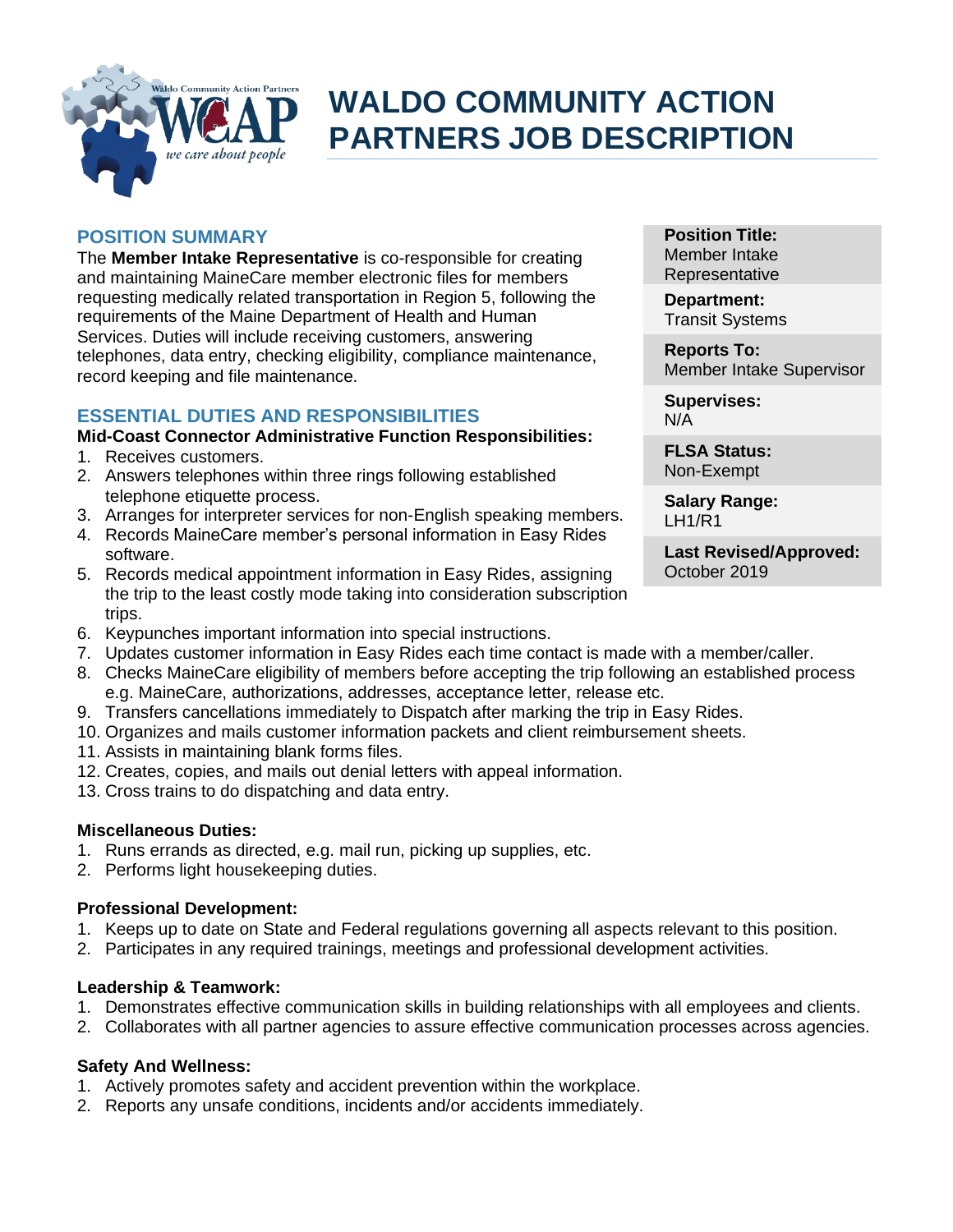## **Non-Essential Duties and Responsibilities:**

1. Performs additional duties as assigned.

## **GENERAL EXPECTATIONS**

- Be committed to the Agency's Mission, Vision and Values.
- Maintain adequate knowledge of all WCAP programs in order to make referrals to other programs beneficial to the client, his/her family or friends.
- Maintain professional boundaries with all current, past, and prospective clients.
- Maintain confidentiality of clients, staff, and internal business information.
- Present professional and positive image as a representative of WCAP.
- Follow established policies and procedures and comply with all safety requirements.
- Communicate proactively with the supervisor regarding work flow, problems, suggestions, etc.
- Seek out and attend relevant professional development conferences, seminars, workshops, and other activities related to all aspects of this position. Participate in all Pre-Service and In-Service training and professional development activities as required by the position. Participate in other local and state level meetings related to all aspects of this position.
- Attend team and staff meetings as scheduled.
- Contribute to a positive, team-oriented work environment.
- Be punctual for scheduled work and use time appropriately.
- Perform required amount of work in a timely fashion with a minimum of errors. Meet deadlines.

# **PHYSICAL REQUIREMENTS**

*The physical requirements described here are representative of those that must be met by the Incumbent to successfully perform the essential functions of this job. Reasonable accommodations may be made to enable individuals with disabilities to perform the essential functions.*

While performing the duties of this job, the employee is required to stand and sit for prolonged periods of time; walk; use hands to finger, handle, or feel, including operation of a standard computer keyboard; reach with hands and arms and talk, see and hear; bend and reach; regularly lift and carry up to 10 pounds. Specific vision abilities required by the job include close vision, distance vision, and the ability to adjust focus.

## **WORK ENVIRONMENT**

*The work environment characteristics described here are representative of those the incumbent encounters while performing the essential functions of this job. Reasonable accommodations may be made to enable individuals with disabilities to perform the essential functions.* 

Work is performed primarily in a business office setting. Noise level ranges from quiet to moderate. Assigned work may require travel within the local or neighboring communities. This position is a full-time hourly position that typically works normal daytime schedule. However, evening and week end time may be required to meet program and/or organizational needs. Overtime may also be required to meet program and/or organizational needs and requires prior approval.

# **QUALIFICATIONS NEEDED FOR POSITION**

## **General Requirements:**

- Must have adequate transportation, a valid driver's license and meet WCAP's insurance requirements.
- Must meet WCAP's background clearance requirements.

## **Experience and Skill Requirements:**

The following experience and skills are considered essential:

- At least one year of office experience required.
- Strong communication skills.